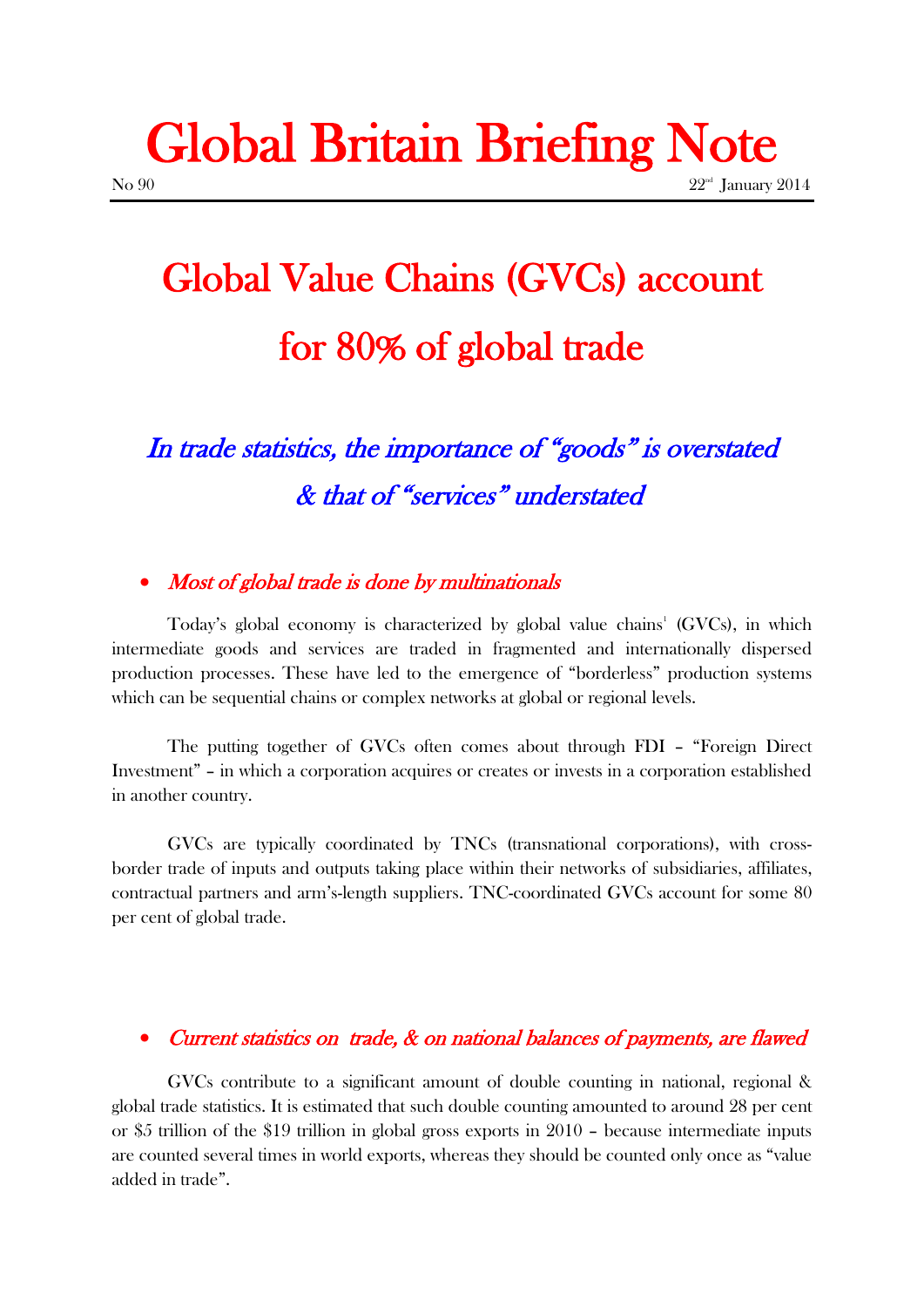# • In trade statistics the importance of "services" in global trade is severely under-estimated, & that of "goods" severely over-estimated

The widespread use of GVCs also means that, under the historic & current methods of trade measurement, the contribution of services to total trade is heavily underestimated. When measured in value-added terms, services are estimated to account for 45% of total trade, almost twice as much as the corresponding share measured in gross terms. The contribution of "goods" in total trade, 77% in gross terms, is correspondingly much smaller at 55% using valueadded measures.

Trade and balance of payments statistics continue to be compiled under the traditional "gross" convention. However, the World Trade Organisation (WTO) & the Organisation for Economic Cooperation and Development (OECD) are jointly developing new indicators of trade in value-added, in order to improve the interpretation & understanding of traditional trade  $\&$  balance of payments data. $^2$ 

#### Customs duties in developed countries are tending to zero

WTO data show that in 2010 the "weighted average of effectively applied tariffs" imposed by developed countries on imports of non-agricultural goods was 1.25% (one point two five per cent). That percentage is close to the UK figure of  $1.5\%$  and helps to explain why most developed (and indeed developing) countries choose to conduct their international trade through free trade agreements, not customs unions.

As Global Britain has pointed out before, the EU Customs Union is the developed world's only customs union. Customs unions are redundant: overly-bureaucratic tradedistorting relics from the 1950s, economically pointless, since the duties they raise probably cost as much to collect as the amounts collected.

# • International trade is mainly concentrated in the hands of small numbers of big multinationals

There is increasing evidence that international trade is mainly driven by a relatively small number of big trading firms, and that in individual countries a very small proportion of all firms are actually directly involved in exporting.

In the USA, for example, it is estimated that the top one per cent (of numbers of firms) accounts for more than 80% (by value) of all US exports, while the top 10% of numbers of firms accounts for more than 96% (by value) of all US exports.

Similarly, in developed countries such as the USA, France & the UK, those firms that do export ship a small share of their total shipments abroad.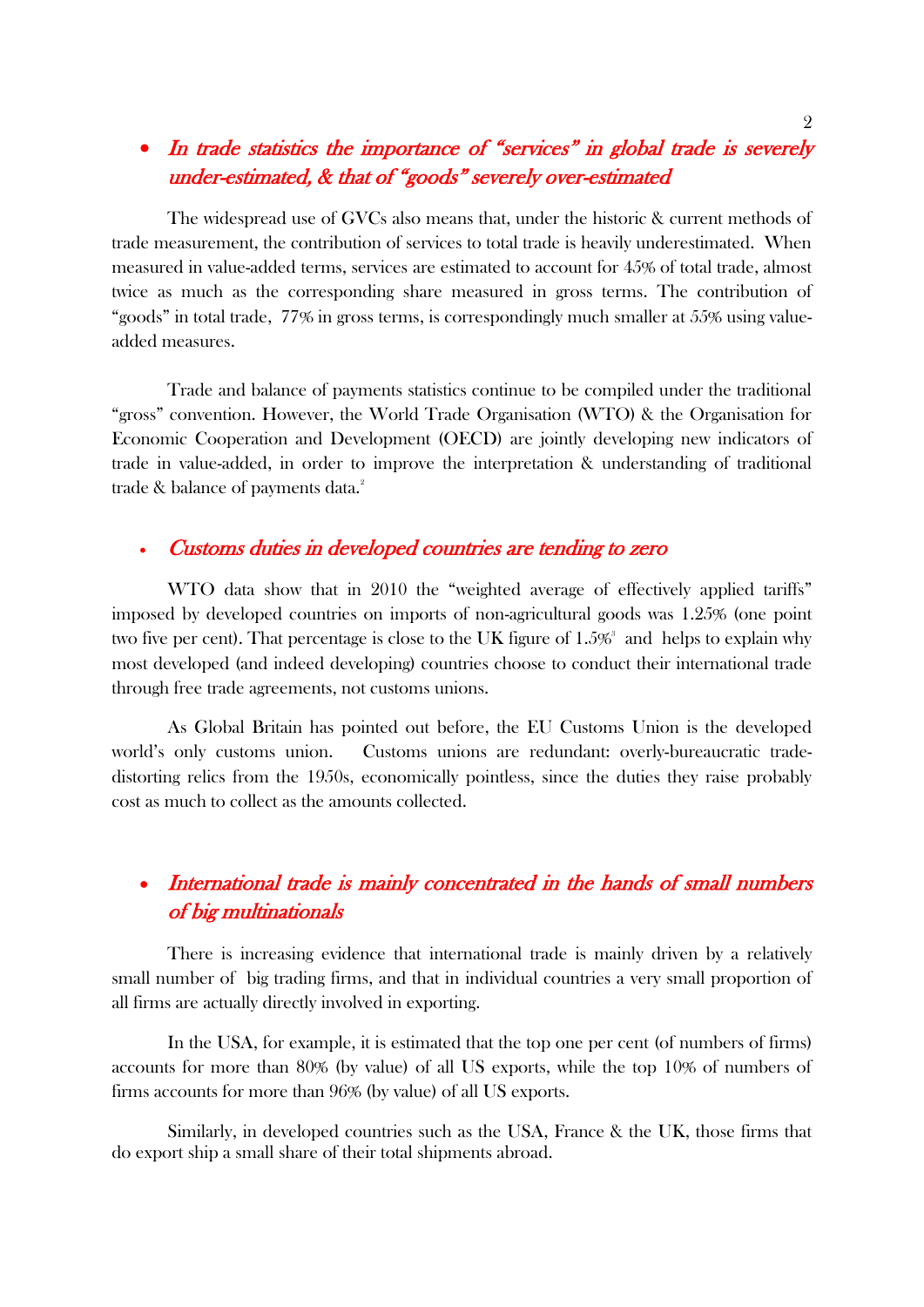### Notes & Data Sources

This Briefing Note is based on reports published during 2013 by two Geneva-based bodies, the World Trade Organisation & UNCTAD:-

- i) World Trade Report 2013: Factors shaping the future of world trade; World Trade Organisation, ISBN 978-92-870-3859-3: [www.wto.org](http://www.wto.org/)
- ii) World Investment Report 2013, United Nations Conference on Trade & Development ("UNCTAD"): ISBN: 978-92-1-11268-0: [www.unctad.org](http://www.unctad.org/) > Publications > World Investment Report 2013. See especially Chapter IV: "Global Value Chains: Investment & Trade for Development", pp 121-196
- 1. Synonyms for "Global Value Chains" include "global supply chains" (the term used by the WTO) & "international production networks". Looser descriptions include "vertical specialization", "offshore outsourcing" & "production fragmentation".
- 2. More information can be found at [www.wto.org/miwi](http://www.wto.org/miwi)
- 3. See Global Britain Briefing Note No 81: UK Customs Duties very low on average & reducing, 28.9.12, [www.globalbritain.org](http://www.globalbritain.org/) > Briefing Notes